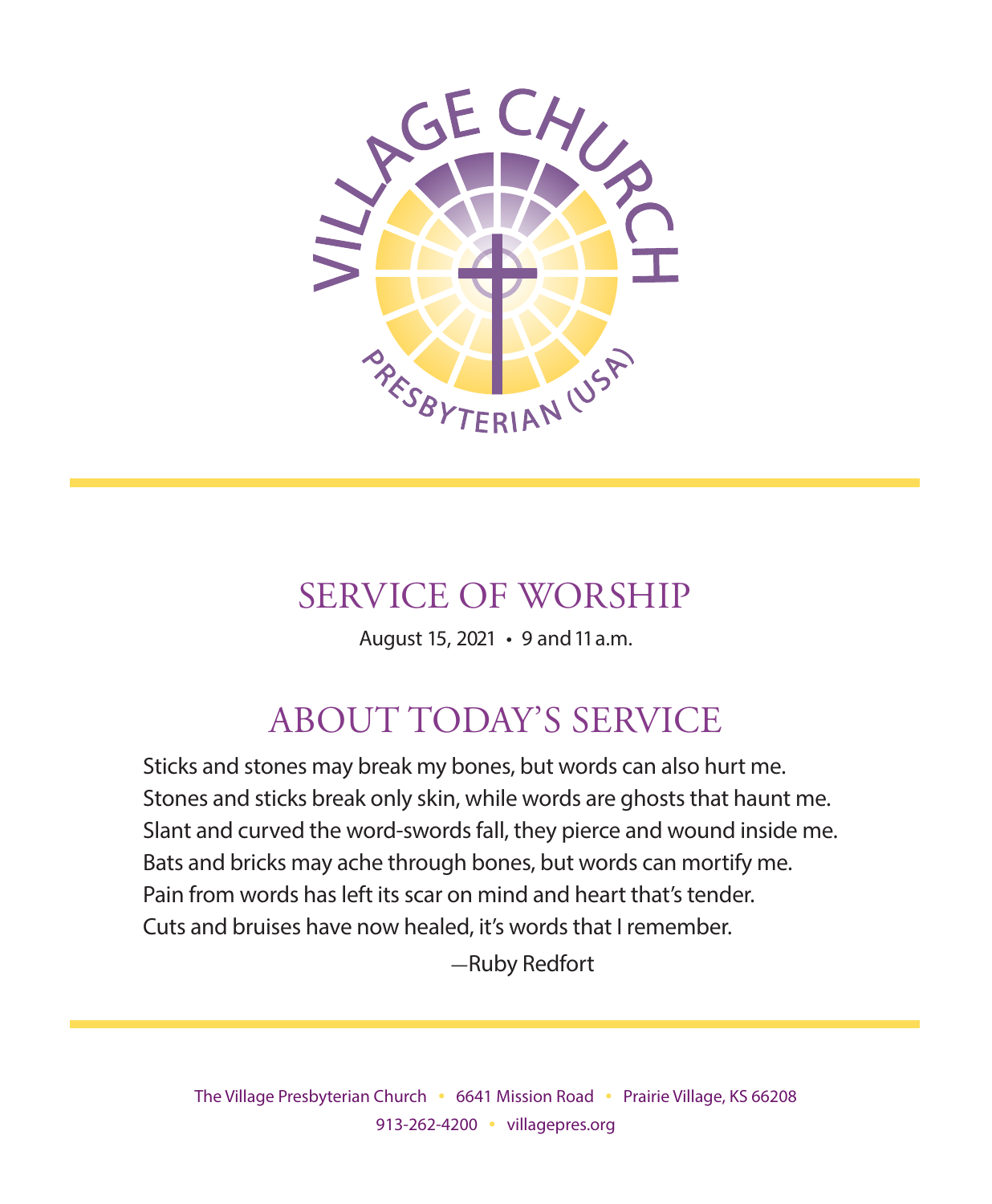## GOD'S PEOPLE GATHER

Prelude *Though I May Speak with Bravest Fire*

Words of Welcome **Rev. Dr. Rodger Nishioka** Rev. Dr. Rodger Nishioka

settings by Barbara Harbach and Emma Lou Diemer

Call to Worship (Psalm 95) **Rev. Sally S. Wright** Call to Worship (Psalm 95)

O come, let us worship and bow down,

#### **Let us kneel before the Lord, our Maker!**

For God is our God,

#### **And we are the people of God's pasture, and the sheep of God's hand.**

O that today we would listen to God's voice!

#### **For the Lord is a great God, and a great King above all gods.**

Let us come into God's presence with thanksgiving;

#### **Let us make a joyful noise to God with songs of praise!**

\*Hymn, No. 722 (v. 1-3) *Lord, Speak to Me That I May Speak*

#### \*Prayer of Confession

**Gracious God, with our tongues we bless you.**

**Lectern side: You are a loving God.**

**Pulpit side: You are a mighty God.**

**Lectern side: You are a forgiving God.**

**Pulpit side: You are a creating God.**

**Lectern side: You are a faithful God.**

**Pulpit side: You are a generous God.**

**Lectern side: You are a merciful God.**

**Pulpit side: You are an awesome God.**

**Yet with these same tongues, we confess that we curse those around us, even those whom you have entrusted to our care. We say to each other:**

**Lectern side: You are so stupid.**

**Pulpit side: You are such a loser.**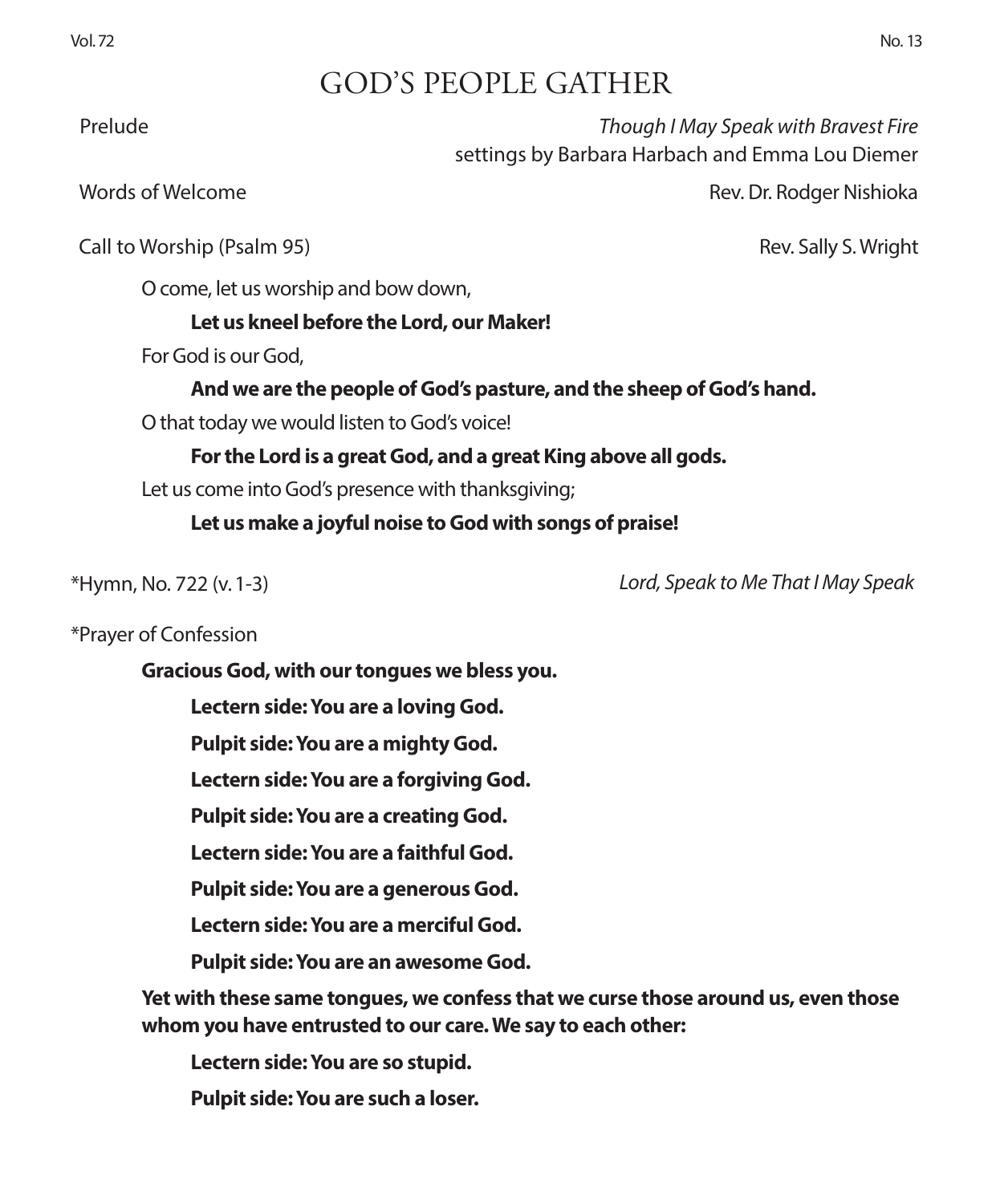**Lectern side: You are so selfish. Pulpit side: You are a terrible person. Lectern side: You are worthless. Pulpit side: You are the worst kid ever. Lectern side: You are the worst parent ever. Pulpit side: You are beyond redemption.**

**Forgive us, O God, for using our tongues to hurt others. Forgive us for hurting you.** (Silent prayer)

\*Assurance of God's Grace

\*Sung Response

**O fill me with your fullness, Lord, until my very heart o'erflow in kindling thought and glowing word, your love to tell, your praise to show.**

## PROCLAMATION OF THE WORD

Time with the Children Brooke Brundige Brooke Brundige Brooke Brundige

Call to Prayer

**Spirit of the living God, fall afresh on me. Spirit of the living God, fall afresh on me. Melt me; mold me; fill me; use me. Spirit of the living God, fall afresh on me.**

Prayers of the People and the Lord's Prayer

**Our Father, who art in heaven, hallowed be thy name. Thy kingdom come, thy will be done, on earth as it is in heaven. Give us this day our daily bread; and forgive us our debts, as we forgive our debtors; and lead us not into temptation, but deliver us from evil. For thine is the kingdom and the power and the glory, forever. Amen.**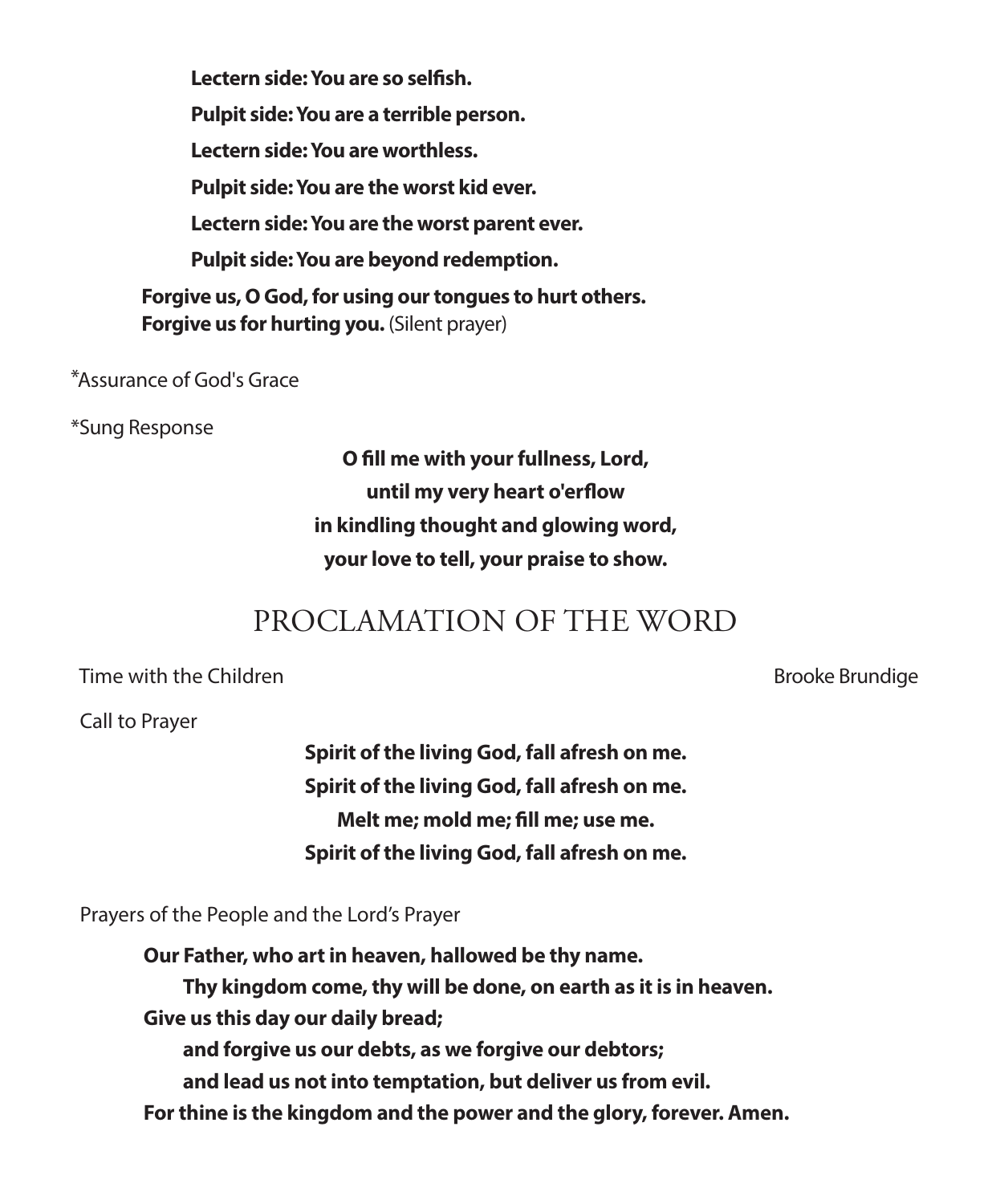#### Anthem *Mothering God*

text by Jean Janzen, music by Tom Trenney; Dr. Joshua Maize, soloist

Prayer for Illumination

Scripture Reading and the state of the state of the state of the state of the state of the state of the state of the state of the state of the state of the state of the state of the state of the state of the state of the s

The Message Paraphrase by Eugene Peterson

It only takes a spark, remember, to set off a forest fire. A careless or wrongly placed word out of your mouth can do that. By our speech we can ruin the world, turn harmony to chaos, throw mud on a reputation, send the whole world up in smoke and go up in smoke with it, smoke right from the pit of hell. This is scary: You can tame a tiger, but you can't tame a tongue—it's never been done. The tongue runs wild, a wanton killer. With our tongues we bless God our Father; with the same tongues we curse the very men and women he made in his image. Curses and blessings out of the same mouth! My friends, this can't go on. A spring doesn't gush fresh water one day and brackish the next, does it? Apple trees don't bear strawberries, do they? Raspberry bushes don't bear apples, do they? You're not going to dip into a polluted mud hole and get a cup of clear, cool water, are you?

Sermon *Words Matter* Rev. Dr. Rodger Nishioka

## RESPONSE TO THE WORD

**We believe in one God, the Father, the Almighty, maker of heaven and earth, of all that is, seen and unseen. We believe in one Lord, Jesus Christ, the only Son of God, eternally begotten of the Father, God from God, Light from Light, true God from true God, begotten, not made, of one Being with the Father; through him all things were made. For us and for our salvation he came down from heaven,**

\*Affirmation of Faith The Nicene Creed (325 C.E.)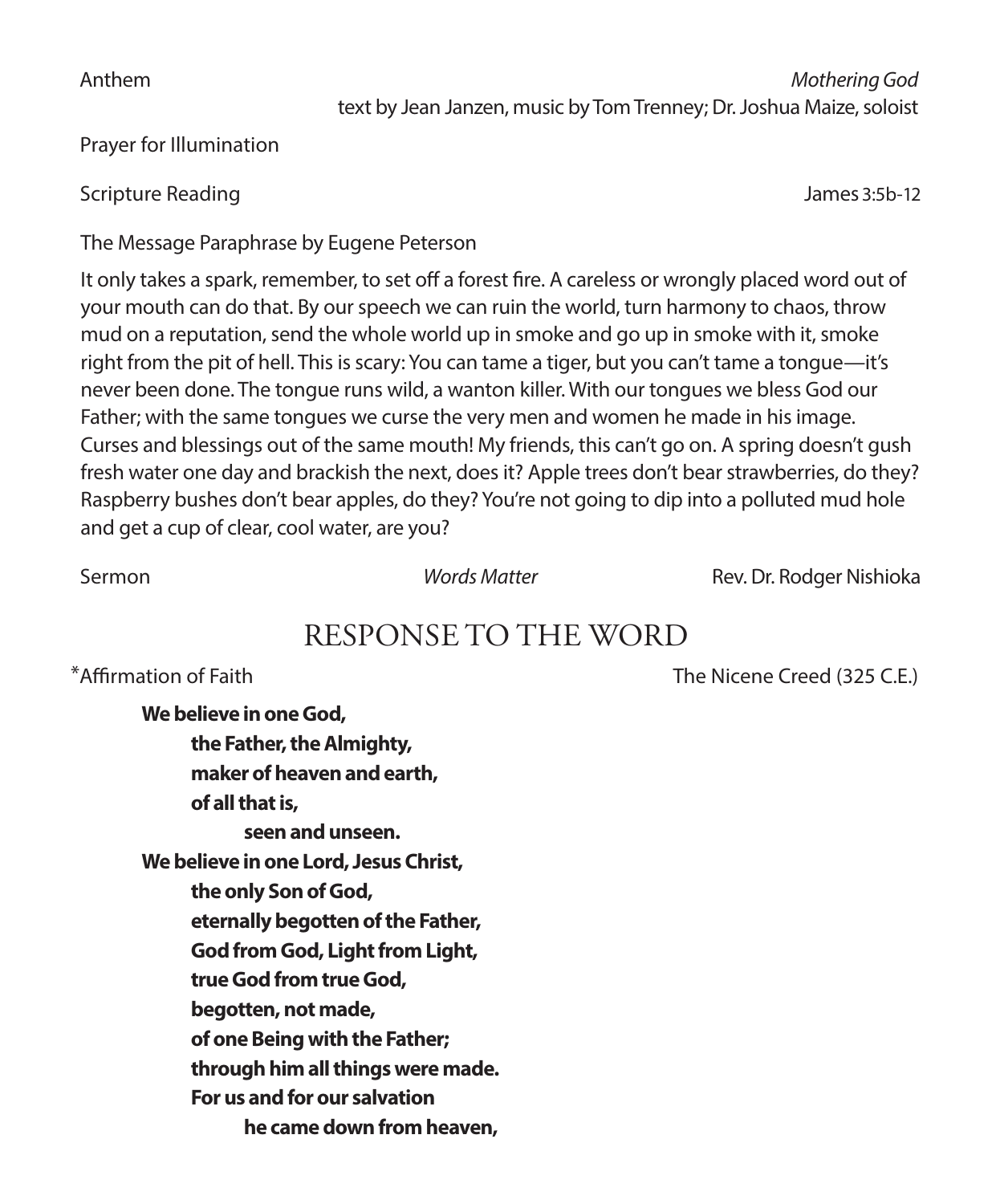**was incarnate of the Holy Spirit and the Virgin Mary and became truly human. For our sake he was crucified under Pontius Pilate; he suffered death and was buried. On the third day he rose again in accordance with the Scriptures; he ascended into heaven and is seated at the right hand of the Father. He will come again in glory to judge the living and the dead, and his kingdom will have no end. We believe in the Holy Spirit, the Lord, the giver of life, who proceeds from the Father and the Son, who with the Father and the Son is worshiped and glorified, who has spoken through the prophets. We believe in one holy catholic and apostolic Church. We acknowledge one baptism for the forgiveness of sins. We look for the resurrection of the dead, and the life of the world to come. Amen.**

Time for Discipleship

\*Hymn, No. 737 (v. 1: soloist; v. 2, 3, 4: congregation) *Lord Jesus, You Shall Be My Song*

\*Benediction

\*Benediction Response

**O use me, Lord, use even me, just as you will, and when, and where until your blessed face I see, your rest, your joy, your glory share.** 

\*Postlude *Praise God, from Whom All Blessings Flow* setting by Paul Manz

\**All who are able may stand ©* A-705103 for all hymns

> Today's Music Leaders: Dr. Elisa Bickers, principal organist; Dr. Joshua Maize, soloist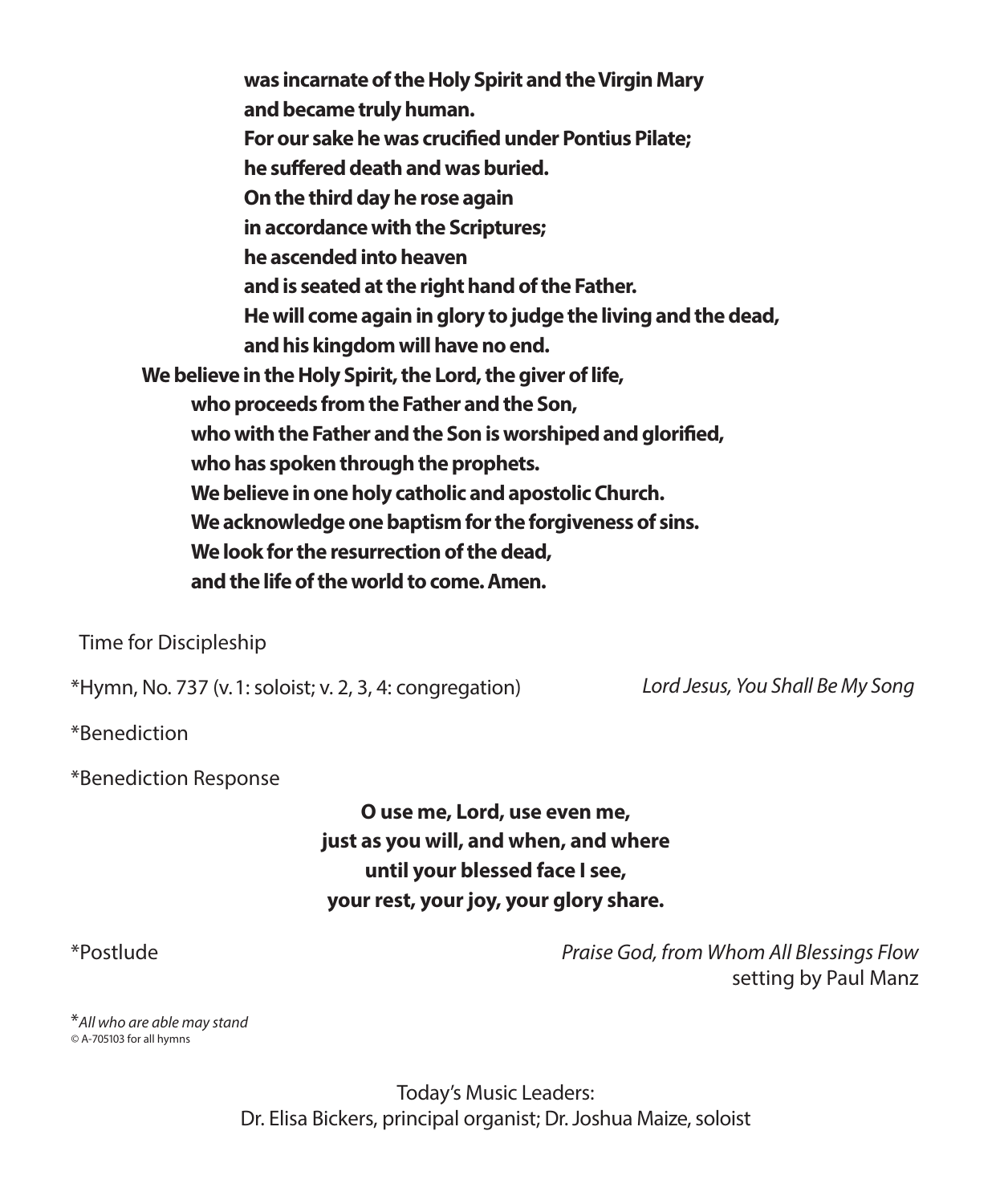## WELCOME TO VILLAGE CHURCH

We're so happy to have you worshiping with us today! Visit villagepres.org to learn more about Village Church, including upcoming events, ways to connect and serve, how to give and more.

**THE FLOWERS IN THE CHANCEL TODAY** are given to the Glory of God in memory of Joe Morris by Susan Morris and family.

**NEW TO US?** Village Presbyterian Church is a Presbyterian Church (USA) family of faith that is inclusive, caring and welcoming of all people. We are one church worshiping at two campuses. Our Overland Park Campus is located at 14895 Antioch Road. If you would like a tour of Village Church on Mission, contact Cindy Wilcox at cindy.wilcox@villagepres.org or 913-671-2331.

**THE GATHERING** – Join us for The Gathering for an alternative style of worship at Village Church, 5 p.m. Sundays in Friendship Hall at Village on Mission. We are now livestreaming the service, too. Learn more at vpcthegathering.org.

### ADULT FAITH FORMATION

**FALL VILLAGE U CATALOG NOW AVAILABLE** – Enrollment for fall Village U classes opens on Monday, Aug. 23. See the course listings online at villagepres.org/village-u-community-classes. A limited number of printed catalogs are located at the north and south entrances of Village on Mission.

**DISCOVERING GOD'S VISION FOR YOUR LIFE: YOU AND YOUR SPIRITUAL GIFTS** – Rev. Sally S. Wright, associate pastor for pastoral care, 6:30-8 p.m. Wednesdays, Sept. 15, 22, 29, Room 126. Learn how to discover, develop and use your unique Spirit-given gifts effectively with a renewed understanding of who God created you to be.

**SACRED WORDS AND SACRED SACRAMENTS: EXPLORING BAPTISM, THE LORD'S SUPPER, THE LORD'S PRAYER AND THE APOSTLES' CREED** – Rev. Dr. Rodger Nishioka, senior associate pastor and director of adult faith formation, 6:30-8 p.m. Wednesdays, Sept. 15, 22, 29, Rooms 132 & 133. Over the centuries, the church has identified certain rituals and words to be sacred and holy. Together, we will explore what these words and sacraments mean and why we do them the way we do.

**9/11 AND 1/6: WHAT THESE TERRORIST ATTACKS HAVE TAUGHT US ABOUT RESPONDING TO EXTREMISM** – Bill Tammeus, retired Kansas City Star columnist and ruling elder at Second Presbyterian Church in Kansas City, MO. 6:30-8 p.m. Wednesdays, Sept. 8, 15, 22, 29, Room 127. Bill Tammeus recently published, "Love, Loss and Endurance: A 9/11 Story of Resilience and Hope in an Age of Anxiety." His book, and this course, share ways everyone can counter religious (and other kinds of) extremism.

## CHILDREN AND FAMILY MINISTRY

#### **CHILD CARE RESUMES TODAY.**

**BROADLY-GRADED SUMMER LIGHTHOUSE RETURNS TODAY AND AUG. 22** – Before the 9 a.m. service, meet us at the south playground for check-in (preschool kids through sixth graders). We will be outdoors (weather permitting). Bring a mask. No Lighthouse on Aug. 29 (Youth Sunday) and Sept. 5 (Labor Day Weekend). Regular fall Lighthouse starts on Sept. 12. More information to follow.

**BAPTISMS** – We are again offering in-person baptisms at Village. Upcoming baptism dates are Sept. 19 and Nov. 21. An educational class is offered for members who are planning to baptize their children at Village. Call 913-671-2350 or email kate.ruecker@villagepres.org.

**NEW BABIES** – Share news of your baby so we can welcome his/her arrival with a gift. Call 913-671-2350 or email kate.ruecker@villagepres.org.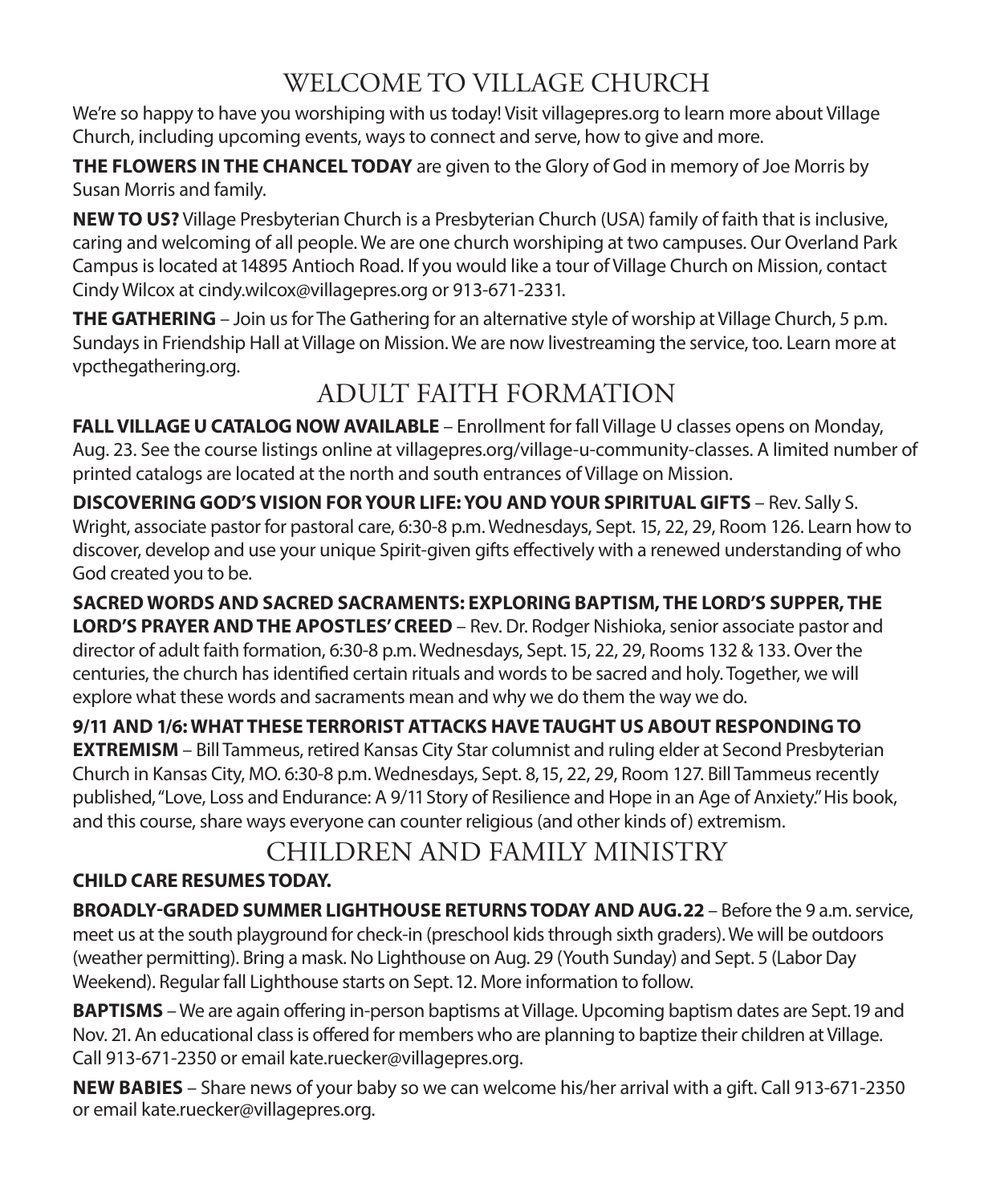## CONNECTIONAL MINISTRIES

**CURBSIDE PICKUP WEDNESDAY FAMILY MEALS** – Take a night off from cooking. Find menus and order meals at villagepres.org/ wednesday-family-dinners for \$5. Deadline each week is noon on Mondays. Drive up to the north entrance at Village on Mission between 4:30 and 5:30 p.m. to receive your meals through your car window. Contact Cindy Wilcox at cindy.wilcox@villagepres.org or 913-671-2331 for more info.

#### MISSION

**FOOD PANTRY** this week is asking for cereal: sweetened cereal, bran cereal, granola, oatmeal. Cereal is a great choice for children making their own breakfast during the summer months. The Clothes Closet always has a need for large and x-large sized clothing for men and women–shirts, pants, dresses, pajamas. Your generosity has been so appreciated by the clients as they shop in the Clothes Closet. Thank you.

**DONATE BLOOD AT THE PRAIRIE VILLAGE COMMUNITY BLOOD DRIVE AUG. 17** – Give the gift of life between noon-6 p.m. on Tuesday, Aug. 17, in Rooms 132 & 133 at Village Church on Mission. You can sign up to donate at https://donate.savealifenow.org/donor/schedules/zip and enter the zip of 66208 and date to sign up. If you have any questions, contact Ann Colston at 913-461-1791.

### PASTORAL CARE AND COUNSELING

Wherever you are now and wherever you may be in the months to come, it's true that we all find ourselves in a season of transition. It's also true that no matter the transition, God's presence remains. Wherever you are, your Village Church family is with you in support and prayer. To place a prayer request or to request a Stephen Minister or other support, contact the Pastoral Care team at 913-671-2327 or linda.alley@villagepres.org.

**IF YOU OR A LOVED ONE IS HOSPITALIZED** – Please have a family member or the hospital chaplain call the Pastoral Care Department at 913-671-2327 and tell us the name of the hospital, the room number and other pertinent information. After hours call the church's main number 913-262-4200. A pastor will come and visit, listen and offer comfort and prayers.

#### PRESBYTERIAN WOMEN

**PW KICK-OFF EVENT: SHINING LIGHT ON WOMEN'S MINISTRIES** – Women of Village Church: Come pick up a bag with your PW directory, a delicious treat and information on ways you can connect to women's ministries on both campuses. Drive through the Meneilly Center parking lot from 2-4 p.m. on today, or stay and chat (please bring your own lawn chair). We are also collecting canned goods and feminine hygiene products for the Food Pantry. The Meneilly Center is located at 9900 Mission Road in Overland Park.

## YOUTH MINISTRY

**YOUTH SUNDAY IS AUG. 29** – Youth will be ministering to us during the 9, 11 a.m. and 5 p.m. services at Village on Mission on Aug. 29. Support our youth by attending a service on that Sunday and inviting family and friends! Contact madeline.chamberlain@villagepres.org for more information.

**TRIP SIGNUPS BEGIN SEPT. 7** – Signups open Sept. 7 for the Dominican Republic Mission Trip (March 13-19), the High School Ski Trip (Jan. 14-18), and the Middle School Ski Trip (Feb. 19-23). Visit villagepresyouth.org to sign up.

**PROGRAMS RESUME SEPT. 8** – We are taking a brief break from programs during August, but we'll see you starting Sept. 8 for fall programs! View our up-to-date calendar at villagepresyouth.org/calendar.